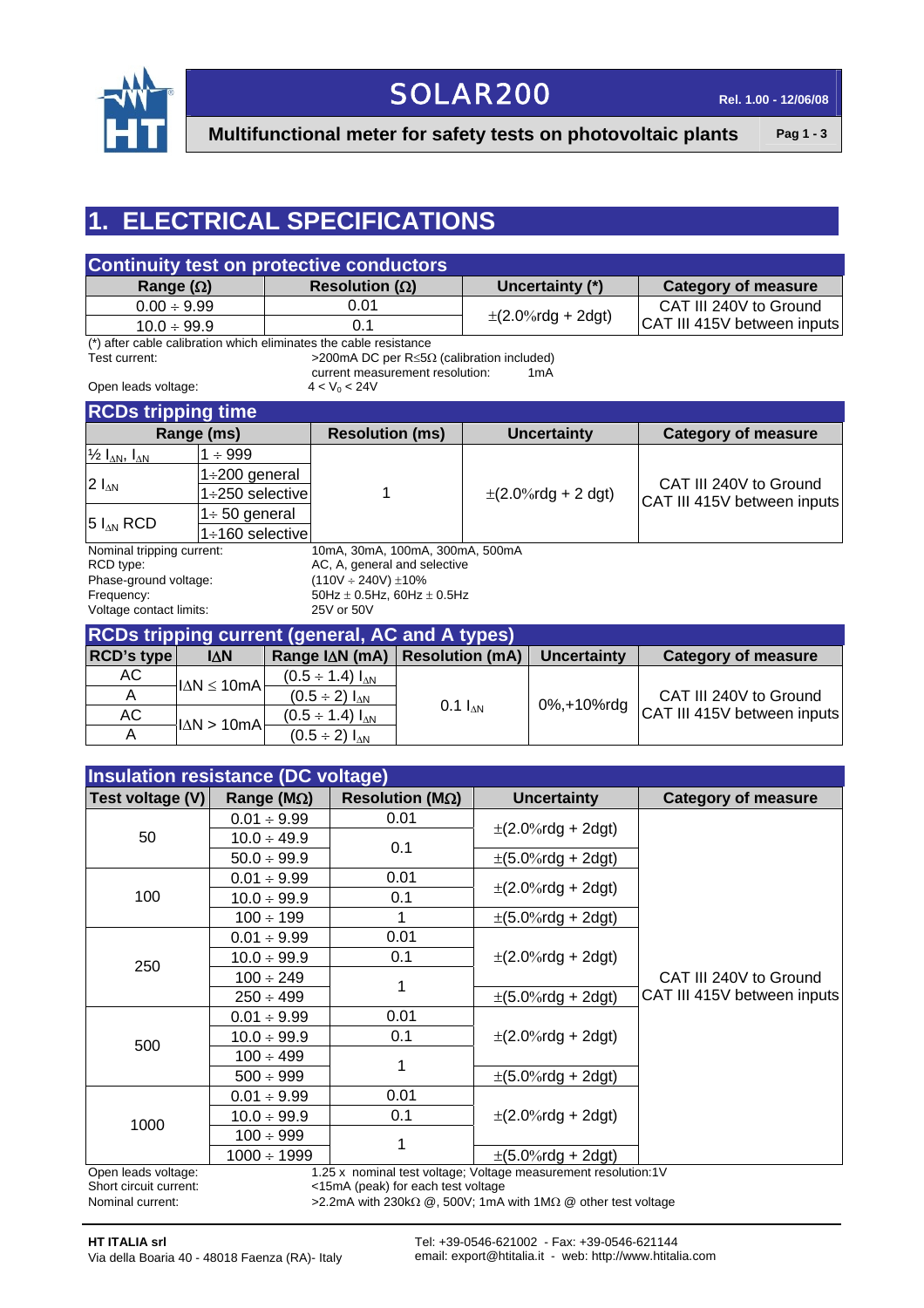

## SOLAR200 **Rel. 1.00 - 12/06/08**

#### **Multifunctional meter for safety tests on photovoltaic plants** Pag 2-3

| <b>Contact voltage Ut</b> |                       |                                |                                                       |
|---------------------------|-----------------------|--------------------------------|-------------------------------------------------------|
| Range (V)                 | <b>Resolution (V)</b> | Uncertainty                    | <b>Category of measure</b>                            |
| $0 \div 2$ Utlim          | 0.1                   | $-0\%$ , $+(2.0\%$ rdg + 2dgt) | CAT III 240V to Ground<br>CAT III 415V between inputs |

Utlim (Ul): 25V , 50V

| Loop impedance P-P, P-N, P-PE TT/TN systems |                           |                          |                             |
|---------------------------------------------|---------------------------|--------------------------|-----------------------------|
| Range $(\Omega)$                            | Resolution $(\Omega)$ (*) | <b>Uncertainty</b>       | <b>Category of measure</b>  |
| $0.01 \div 9.99$                            | 0.01                      |                          | CAT III 240V to Ground      |
| $10.0 \div 199.9$                           |                           | $\pm (5.0\%$ rdg + 3dgt) | CAT III 415V between inputs |
| $200 \div 1999$ (only P-PE)                 |                           |                          |                             |

 *(\*) 0.1m*Ω *in 0.0* ÷ *199.9 m*Ω *range (with option accessory IMP57)* 

3A @ 127V, 6A @ 230V, 10A @ 400V

Test voltage: (110÷240V) ±10% (P-N, P-PE) ; 50Hz ± 0.5Hz, 60Hz ± 0.5Hz

 $(110\div 415V) \pm 10\%$  (P-P); 50Hz  $\pm$  0.5Hz, 60Hz  $\pm$  0.5Hz

| Loop impedance P-P, P-N, P-PE IT systems                    |                        |                        |                                                       |
|-------------------------------------------------------------|------------------------|------------------------|-------------------------------------------------------|
| Range (mA)                                                  | <b>Resolution (mA)</b> | Uncertainty            | Category of measure                                   |
| $5 \div 999$                                                |                        | $\pm$ (5.0%rdg + 3dgt) | CAT III 240V to Ground<br>CAT III 415V between inputs |
| $1 \text{ klim}$ $1 \text{ l}$ , $2 \text{ l}$ , $\text{L}$ |                        |                        |                                                       |

Utlim (Ul): 25V , 50V

| <b>Global Earth Resistance R<sub>A</sub></b> without RCD's tripping |                         |                                                                                  |                             |
|---------------------------------------------------------------------|-------------------------|----------------------------------------------------------------------------------|-----------------------------|
| Range $(\Omega)$                                                    | Resolution ( $\Omega$ ) | <b>Uncertainty</b>                                                               | <b>Category of measure</b>  |
| $0.01 \div 9.99$                                                    | 0.01                    |                                                                                  | CAT III 240V to Ground      |
| $10.0 \div 199.9$                                                   | 0.1                     | $\pm (5.0\% \text{rdg} + 1.0 \Omega)$                                            | CAT III 415V between inputs |
| $200 \div 1999$ (solo F-PE)                                         |                         |                                                                                  |                             |
| Test current @ 265V:                                                | $<$ 15 mA               |                                                                                  |                             |
| Test voltage:                                                       |                         | $(110\div 240V) \pm 10\%$ (phase-neutral/PE); 50Hz $\pm$ 0.5Hz, 60Hz $\pm$ 0.5Hz |                             |

Utlim (Ul): 25V , 50V

| Phase sequence with 1 or 2 wires |  |
|----------------------------------|--|

| $\mu$ rase sequence with r or $\epsilon$ whes |                                                                                                                                 |                                                       |  |
|-----------------------------------------------|---------------------------------------------------------------------------------------------------------------------------------|-------------------------------------------------------|--|
| Range (V)                                     | <b>Results displayed</b>                                                                                                        | <b>Category of measure</b>                            |  |
| $(100 \div 240) \pm 10\%$                     | "123" $\rightarrow$ correct phase sequence<br>"132" $\rightarrow$ wrong phase sequence<br>"11-" $\rightarrow$ phase coincidence | CAT III 240V to Ground<br>CAT III 415V between inputs |  |

The instrument detects the phase sequence by touching the hot wire. The detection is not performed on insulated cables. Frequency:  $50Hz \pm 0.5Hz$ , 60Hz  $\pm 0.5Hz$